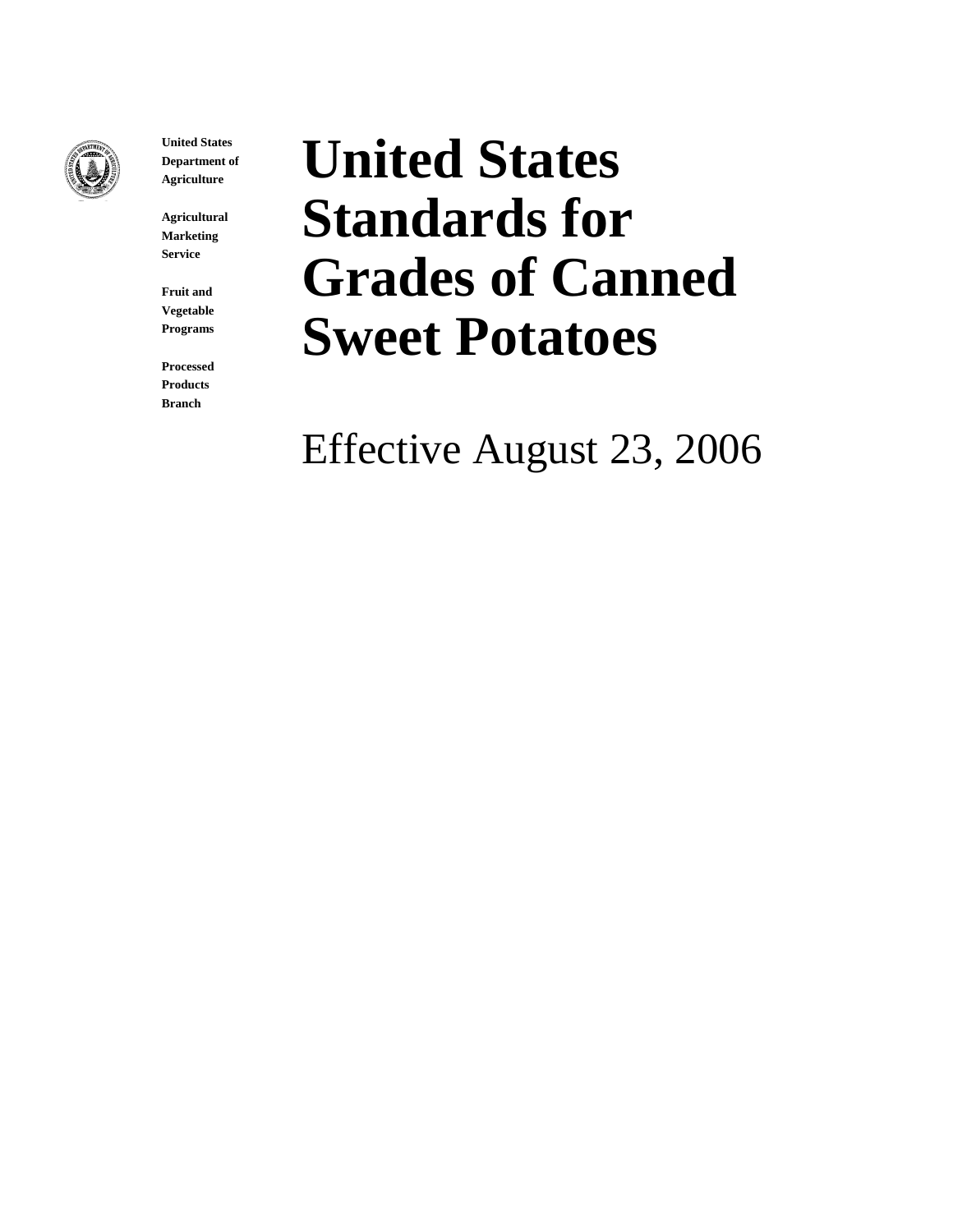This is the seventh issue, of the United States Standards for Grades of Canned Sweet Potatoes, published in the **FEDERAL REGISTER** on July 24, 2006 **to become effective August 23, 2006.** This issue supersedes the sixth issue, which has been in effect since August 31, 1998.

Voluntary U.S. grade standards are issued under the authority of the Agricultural Marketing Act of 1946, which provides for the development of official U.S. grades to designate different levels of quality. These grade standards are available for use by producers, suppliers, buyers, and consumers. As in the case of other standards for grades of processed fruits and vegetables, these standards are designed to facilitate orderly marketing by providing a convenient basis for buying and selling, for establishing quality control programs, and for determining loan values.

The standards also serve as a basis for the inspection and grading of commodities by the Federal inspection service, the only activity authorized to approve the designation of U.S. grades as referenced in the standards, as provided under the Agricultural Marketing Act of 1946. This service, available as on-line (in-plant) or lot inspection and grading of all processed fruit and vegetable products, is offered to interested parties, upon application, on a fee-for-service basis. The verification of some specific recommendations, requirements, or tolerances contained in the standards can be accomplished only by the use of on-line inspection procedures. In all instances, a grade can be assigned based on final product factors or characteristics.

In addition to the U.S. grade standards, grading manuals or instructions for inspection of several processed fruits and vegetables are available upon request for a nominal fee. These manuals or instructions contain detailed interpretations of the grade standards and provide step-by-step procedures for grading the product.

Grade standards are issued by the Department after careful consideration of all data and views submitted, and the Department welcomes suggestions which might aid in improving the standards in future revisions. Comments may be submitted to, and copies of standards and grading manuals obtained from:

> Chief, Processed Products Branch Fruit and Vegetable Programs, AMS U.S. Department of Agriculture STOP 0247 1400 Independence Ave. SW. Washington, D.C. 20250-0247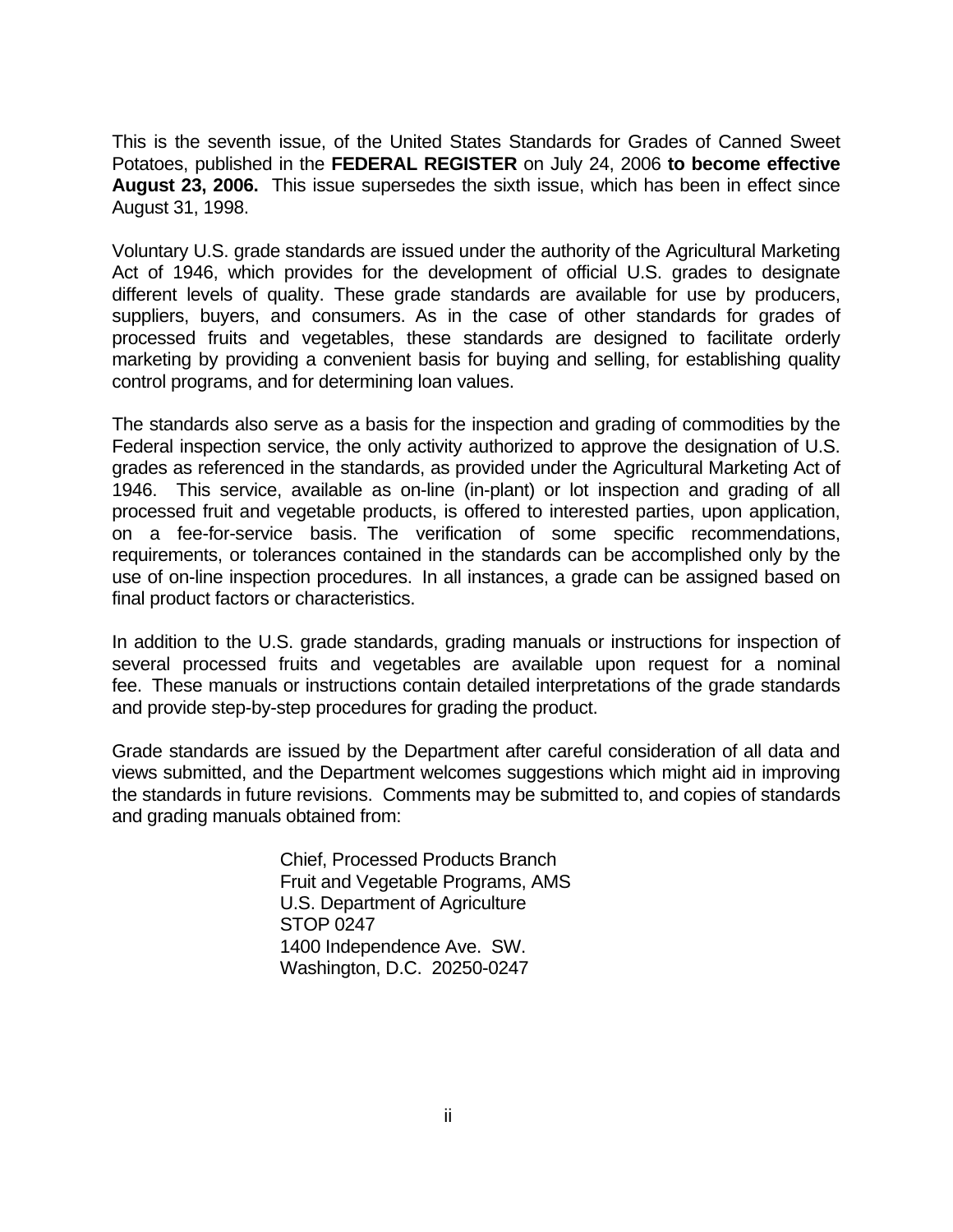## **UNITED STATES STANDARDS FOR GRADES OF CANNED SWEET POTATOES EFFECTIVE AUGUST 23, 2006**

| <b>Section</b> | Page No.                                                           |
|----------------|--------------------------------------------------------------------|
| §52.2041       |                                                                    |
| §52.2042       |                                                                    |
| §52.2043       |                                                                    |
| §52.2044       |                                                                    |
| §52.2045       |                                                                    |
| 52.2046        | Recommended designations of liquid media and Brix measurements.  6 |
| §52.2047       |                                                                    |
| §52.2048       |                                                                    |
| §52.2049       |                                                                    |
| §52.2050       |                                                                    |
| §52.2051       |                                                                    |
| §52.2052       |                                                                    |
| §52.2053       |                                                                    |
| §52.2054       |                                                                    |

Authority: Agricultural Marketing Act of 1946, Secs. 203, 205, 60 Stat. 1087, as amended, 1090, as amended (7 U.S.C. 1622, 1624).

Note: Compliance with the provisions of these standards shall not excuse failure to comply with the provisions of the Federal Food, Drug, and Cosmetic Act, or with applicable State laws and regulations.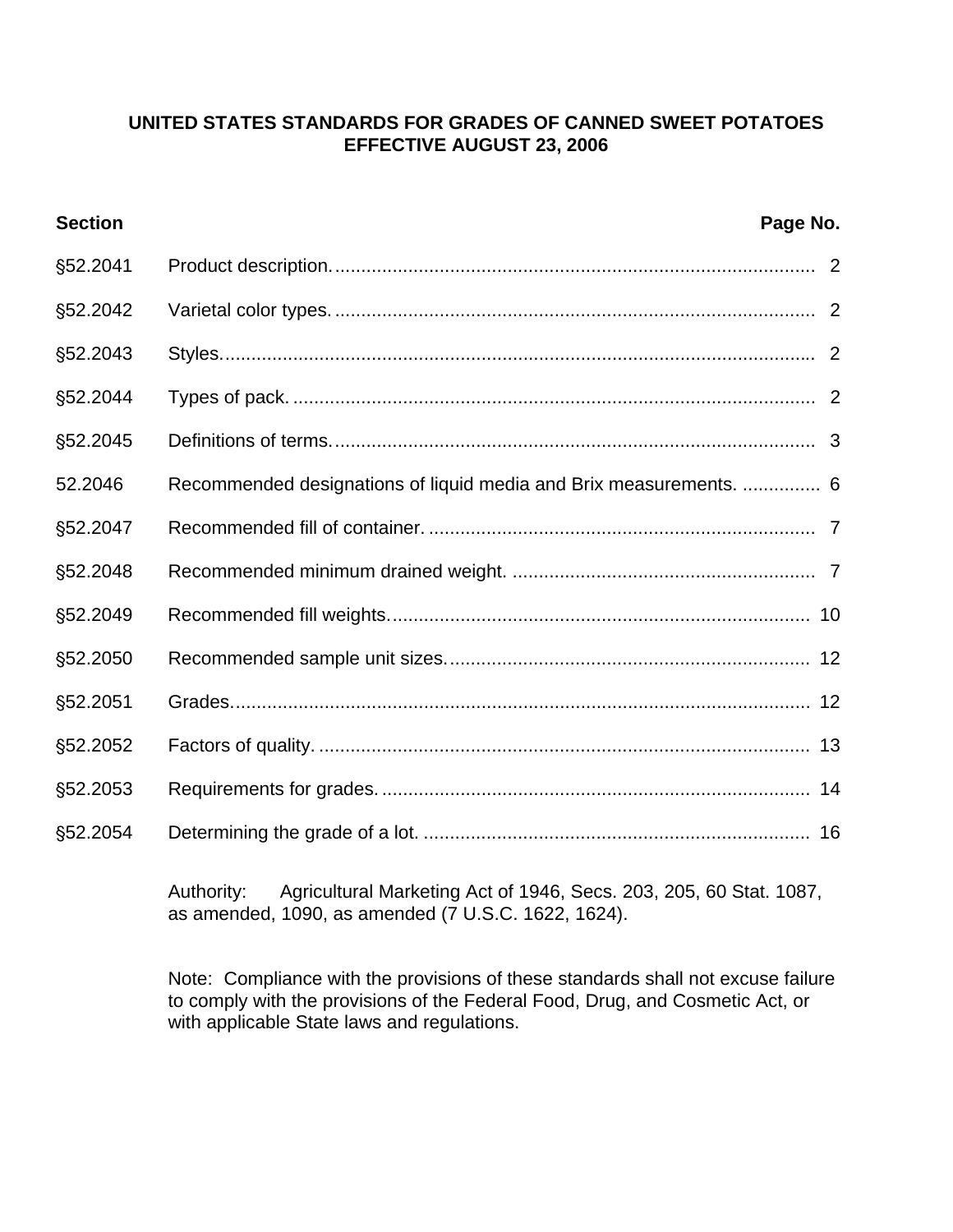## '**52.2041 Product description.**

Canned sweet potatoes is the product as defined in the Standards of Identity for Certain Other Canned Vegetables (21 CFR 155.200) issued under the Federal Food, Drug, and Cosmetic Act.

#### '**52.2042 Varietal color types.**

- **(a)** Golden.
- **(b)** Yellow.
- **(c)** Mixed. A combination of golden units and yellow units in a sample unit.

## '**52.2043 Styles.**

- **(a) Whole** means the canned sweet potatoes have the appearance of being essentially whole or almost whole in that the units retain the approximate shape of whole sweet potatoes.
- **(b) Halves or halved** means the canned sweet potatoes have been cut longitudinally into approximate halves.
- **(c) Pieces, cuts, or cut** means the canned sweet potatoes have been randomly cut into portions of varying sizes and shapes.
- **(d) Mashed** means the canned sweet potatoes are wholly comminuted or pureed.
- **(e) Whole and pieces** means canned sweet potatoes consisting of a combination of whole and pieces with not less than 50 percent of the drained weight being whole sweet potatoes.
- **(f) Mixed** means any combination of two or more of the foregoing styles excluding mashed style.
- **(g) Other** means any other canned sweet potatoes may be designated as to style by description of the size, shape, or other characteristic which differentiates it from other styles.

# '**52.2044 Types of pack.**

**(a) Regular pack** means the product is packed in a liquid packing medium and applies to all styles except **mashed** style.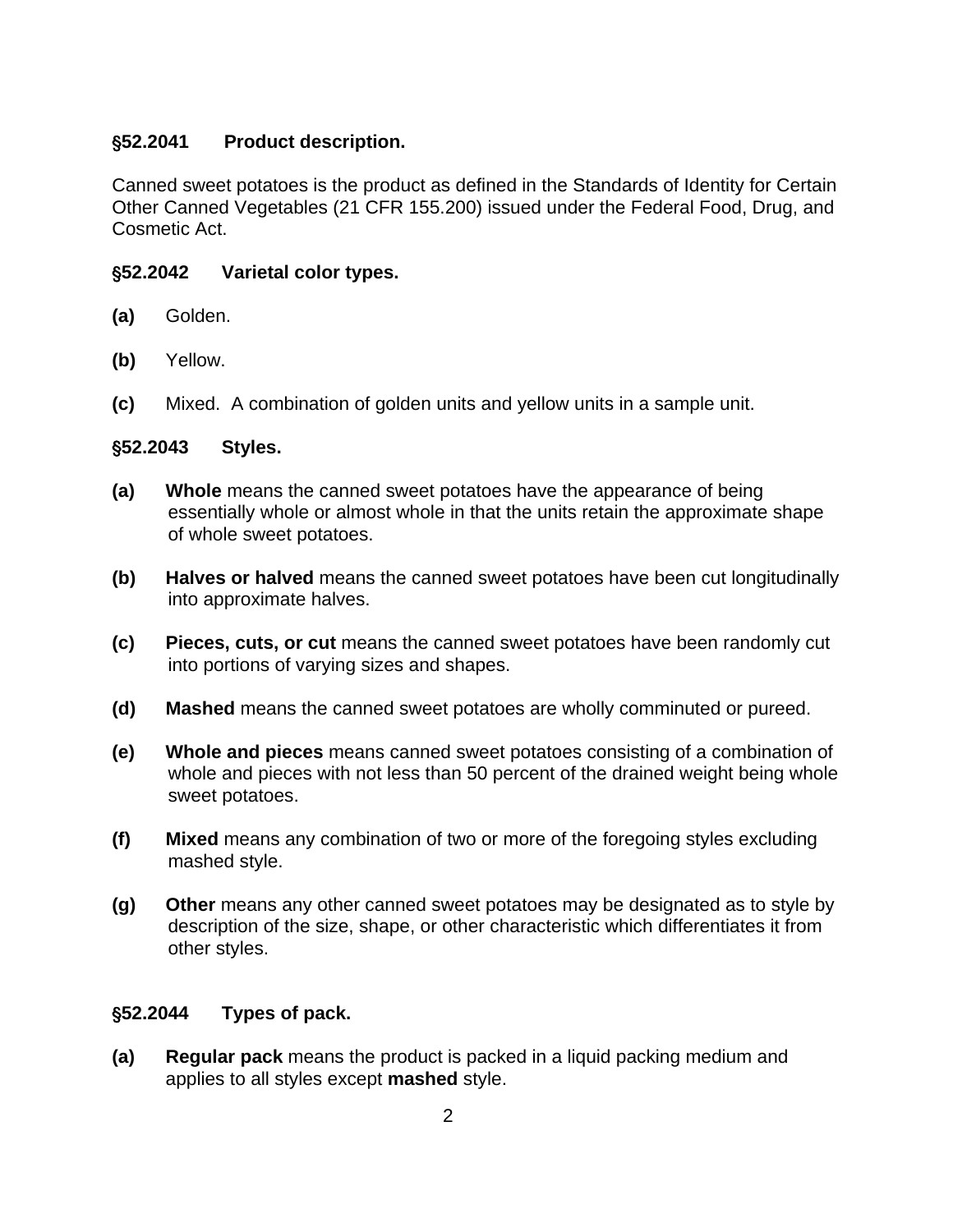**(b) Vacuum pack** means the product is packed under conditions creating a high vacuum in the container, in the absence of a packing medium, and applies to all styles except **mashed** style.

**(c) Solid pack** means the product is packed in the absence of a packing medium and applies to **mashed** style only.

## '**52.2045 Definitions of terms.**

As used in these U.S. standards, unless otherwise required by the context, the following terms shall be construed, respectively, to mean:

- **(a) Blemishes.**
	- **(1) Insignificant blemished unit** means a unit with slight abnormalities, scars, discolorations, or any other imperfections that affect the appearance slightly but do not affect the edibility of the unit.
	- **(2) Materially blemished unit** means any sweetpotato unit that has darkened areas (internal or external) or abnormalities including pathological or insect injury that materially affect the appearance or edibility of the unit.
	- **(3) Seriously blemished unit** means any sweetpotato unit that has darkened areas (internal or external) or abnormalities including pathological or insect injury that seriously affect the appearance or edibility of the unit.

# **(b) Character.**

- **(1) Good character,** in regular pack and vacuum pack, means the sweetpotato units have a uniformly smooth texture, are practically free from internal tough or coarse fibers, and may be slightly variable in tenderness but hold their apparent original conformation. In solid-pack, good character means the mass has a smooth texture and is practically free from tough or coarse fibers.
- **(2) Reasonably good character,** in regular pack and vacuum pack, means the sweetpotato units have a reasonably uniform smooth texture, are substantially free from internal tough or coarse fibers, may be variable in tenderness, and may be firm to soft but hold their apparent original conformation. In solid-pack, reasonably good character means the mass has a reasonably smooth texture which may be slightly grainy and is substantially free from tough or coarse fibers.
- **(3) Poor character** means the sweet potatoes fail the requirements for reasonably good character.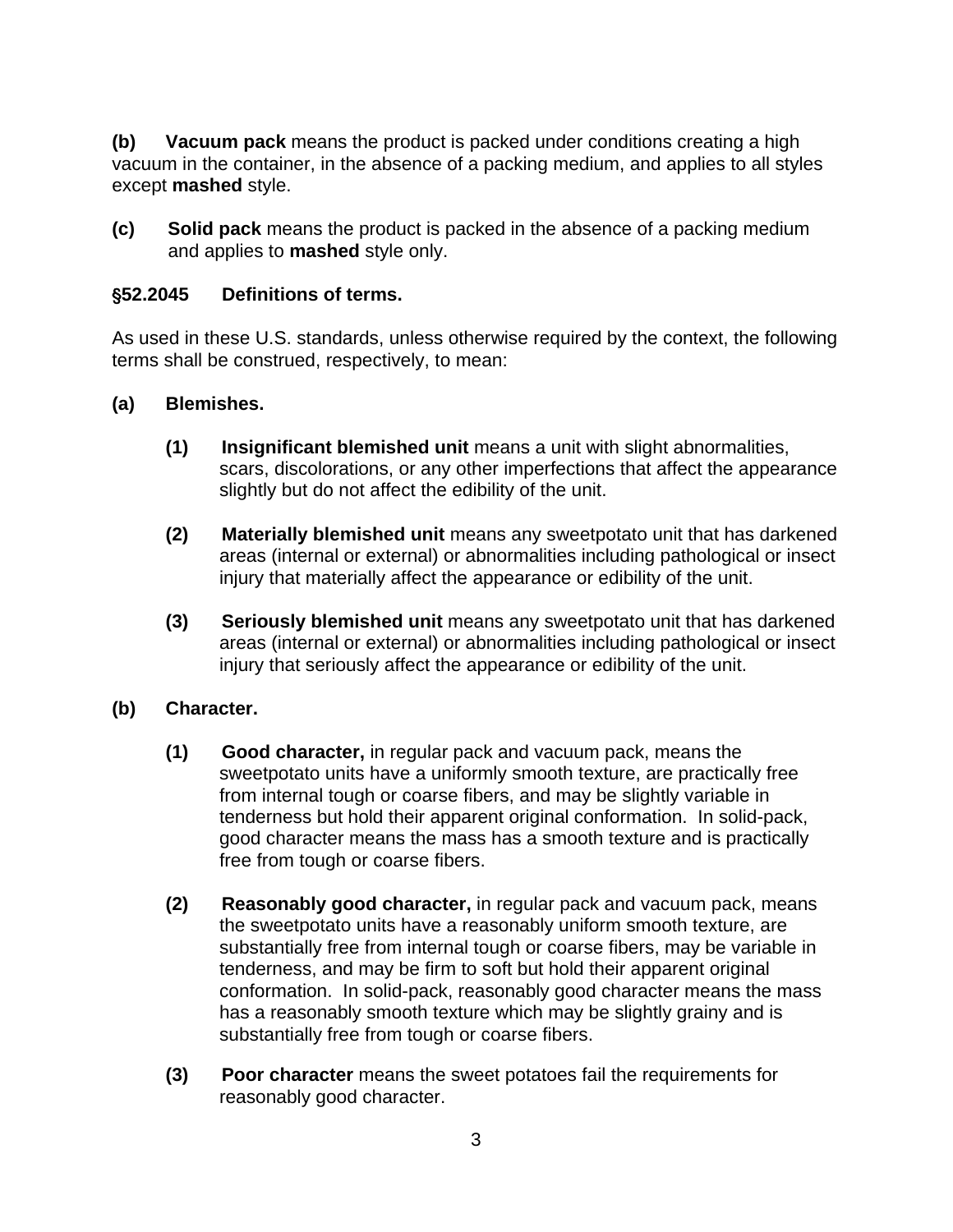- **(c) Color.**
	- **(1) Good color** means a bright color typical of either yellow or golden variety sweet potatoes, but not both. There may be moderate variations of color throughout the sweetpotato unit(s) or mass, but not to the extent that the appearance of the product is more than moderately affected.
	- **(2) Reasonably good color** means that the color is reasonably bright; that both golden and yellow varieties may be present in any amount and there may be considerable variation of color throughout the sweetpotato unit(s) or mass, but not to the extent that the appearance of the product is seriously affected.
	- **(3) Poor color** means the color fails to meet the requirements for reasonably good color.
- **(d) Consistency.** Applies to solid pack only.
	- **(1) Good consistency** means the sweetpotato mass is sufficiently firm to approximate the general shape of the container with some settling permitted; is not dry, and may show no more than a slight separation of free liquid after 2 minutes.
	- **(2) Reasonably good consistency** means the sweetpotato mass is sufficiently soft so as not to approximate the general shape of the container, but not free flowing; may be noticeably dry but not hard or rubbery. There may be moderate separation of free liquid after 2 minutes.
	- **(3) Poor consistency** means the sweetpotato mass fails the requirements for reasonably good consistency.
- **(e) Crumbly,** in all styles other than mashed, means sweetpotato units that fall apart readily due to apparent starchiness or dryness.
- **(f) Defects.**
	- **(1) Practically free from defects** means the defects present do not materially affect the appearance or edibility of the product.
	- **(2) Reasonably free from defects** means the defects present do not seriously affect the appearance or edibility of the product.
- **(g) Extraneous vegetable material (EVM)** means harmless plant material such as leaves, stems, or roots.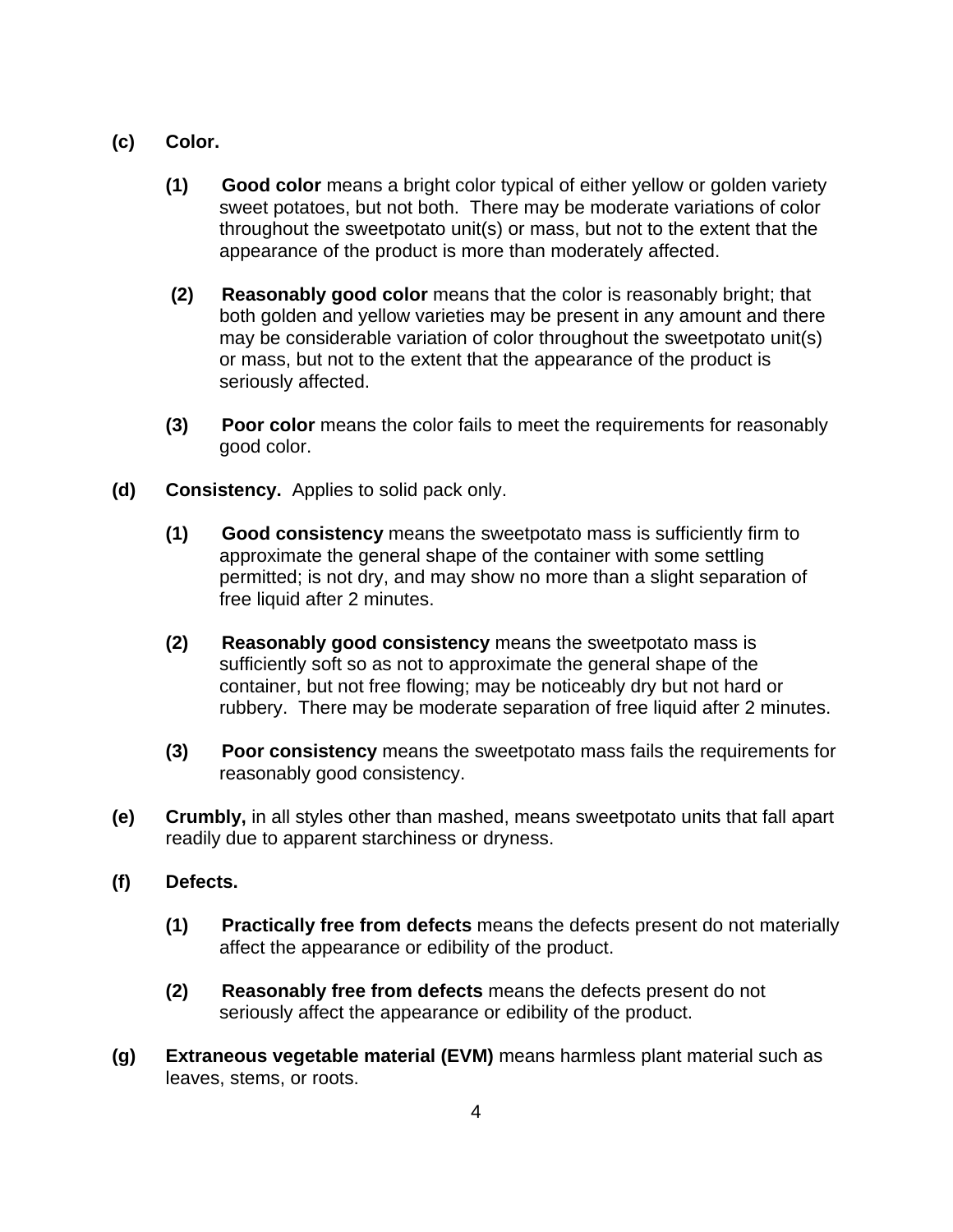#### **(h) Firmness.**

- **(1) Firm** means sweetpotato units that are slightly grainy and possess a somewhat stiff yet yielding texture.
- **(2) Very firm** means sweetpotato units that are noticeably grainy or have a hardened texture similar to an uncooked sweetpotato.
- **(i) Flavor and odor.**
	- **(1) Good flavor and odor** means distinctive flavor and odor characteristic of properly processed sweet potatoes (including the packing medium) that are free from objectionable flavors or odors.
	- **(2) Reasonably good flavor and odor** means that the processed sweet potatoes (including the packing medium) may be lacking in good flavor and odor but are free from objectionable flavors or objectionable odors.
	- **(3) Off-flavor and odor** means the processed sweet potatoes fail the requirements for reasonably good flavor and odor.
- **(j) Internal tough or coarse fibers (TIF),** in character, mean tough, stringy or fibrous material that is objectionable upon eating.
- **(k) Mechanically damaged** means any sweetpotato unit damaged during processing.
- **(l) Mushy** means sweetpotato units that have materially or completely disintegrated into small pieces or a puree-like consistency with a pulpy or pasty texture.
- **(m) Pathological or insect injury (PI)** means damage caused by disease or other similar causes that affects the appearance or edibility of the product.
- **(n) Peel (P)** means the outer layer of the sweetpotato that is normally removed during processing.
- **(o) Pitted unit (PT)** means a sweetpotato unit that has external pock marks to the extent that the appearance of the unit is materially affected.
- **(p) Sample unit size** means the amount of product specified to be used in grading. It may be:
	- **(1)** The entire contents of a container;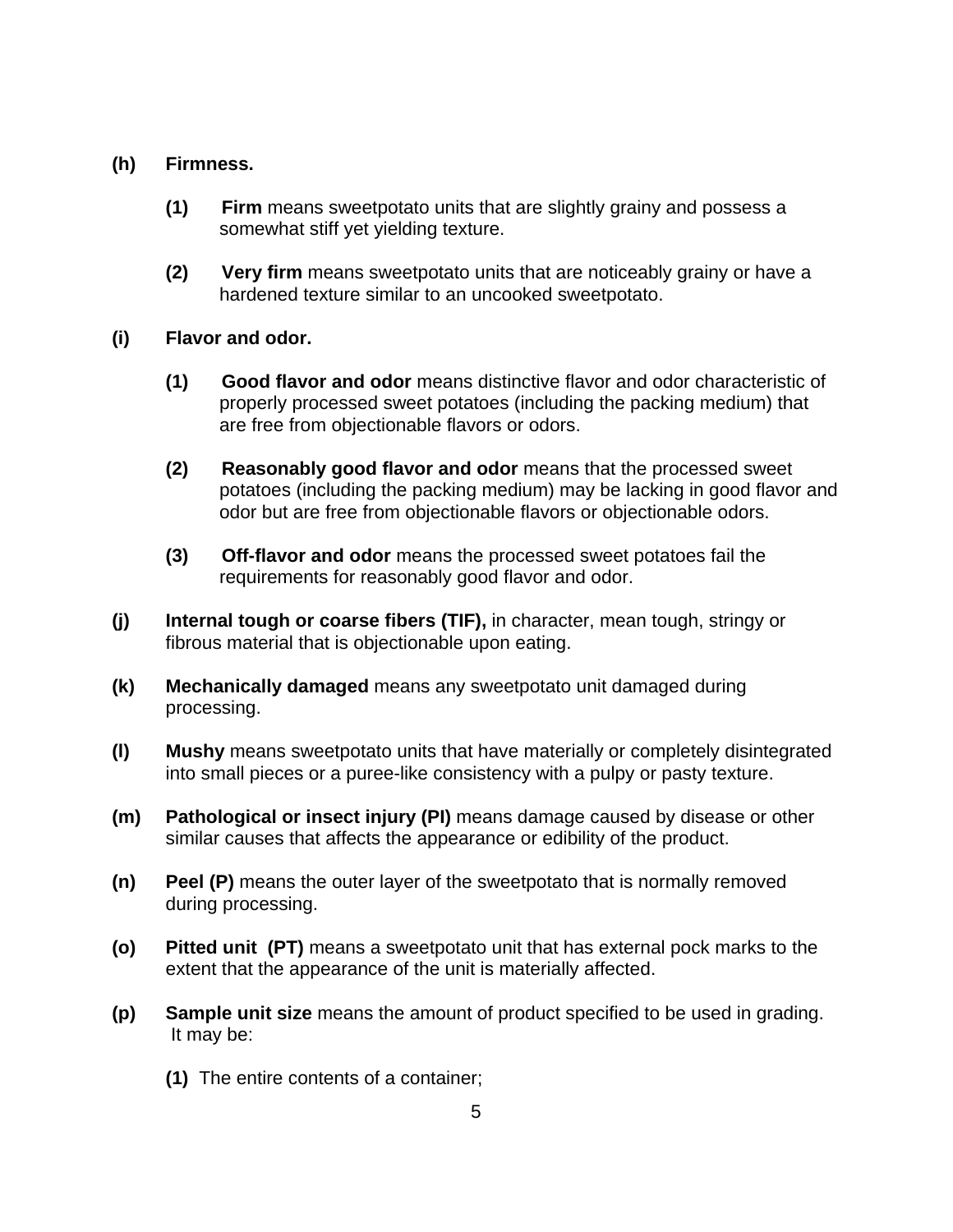- **(2)** A portion of the contents of a container;
- **(3)** A combination of the contents of 2 or more containers;
- **(4)** A portion of unpacked product.
- **(q) Secondary rootlet (SR)** means rootlets 2.5 centimeters (1.0 in) or longer.
- **(r) Softness.**
	- **(1) Soft** means sweetpotato units that are tender but not approaching disintegration.
	- **(2) Very soft (VS)** means sweetpotato units that show slight to partial disintegration and are soft and yielding.

#### **(s) Uniformity of size.**

- **(1) Practically uniform in size** means, of the 95 percent (by count) most uniform units [disregarding five (5) percent or one (1) unit, whichever is greater], the largest unit does not exceed the weight of the smallest unit by more than a ratio of 3 to 1.
- **(2) Reasonably uniform in size** means, of the 95 percent (by count) most uniform units [disregarding five (5) percent or one (1) unit, whichever is greater], the largest unit does not exceed the weight of the smallest unit by more than a ratio of 4 to 1.
- **(3) Poor uniformity of size** means the sweetpotato units fail the requirements for reasonably uniform size.
- **(t) Untrimmed fibrous ends** mean sweetpotato units that have edible (not tough) external fibers protruding more than 7 millimeters (.28 in).

#### '**52.2046 Recommended designations of liquid media and Brix measurements.**

**(a)** Brix measurement requirements for liquid media in canned sweet potatoes are not incorporated in the grades of the finished product since sirup or any other liquid medium, as such, is not a factor of quality for the purposes of these grades.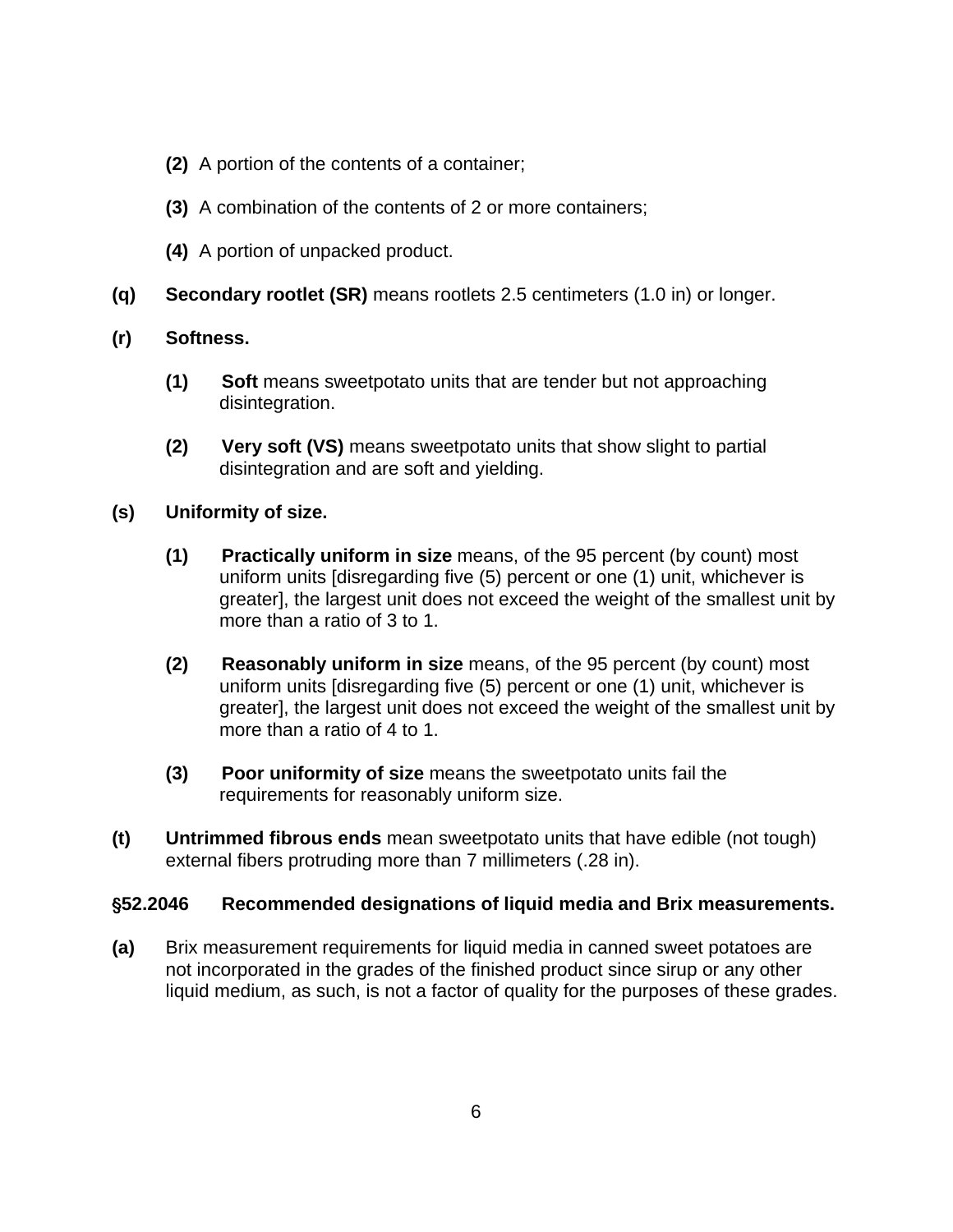**(b)** Brix measurements as referenced in this subpart mean the degree of Brix of the liquid media of the equalized product. The recommended designations of liquid packing media and Brix measurements, where applicable, are as follows:

| <b>Recommended designation</b> | <b>Brix measurement</b>        |
|--------------------------------|--------------------------------|
| Extra heavy sirup              | 30° or more                    |
| Heavy sirup                    | 25° or more, but less than 30° |
| Light sirup                    | 18° or more, but less than 25° |
| In water                       | Not applicable                 |
| Artificially sweetened         | Not applicable                 |

**(c)** The respective density of the packing media is measured on the refractometer or any other procedure which provides equivalent results, expressed as percent by weight sucrose (**degrees Brix**) with correction for temperature to the equivalent of 20° C (68°F) but without correction for invert sugar or other substances.

The Brix measurement may be made on the packing media only if the sweet potatoes have been canned for 15 or more days and shall be considered as the degree of Brix of the liquid media of the equalized product. Any Brix measurement made on a blended homogenized slurry of the comminuted entire contents of the container shall be considered as the degree of Brix of the liquid media of the equalized product.

# '**52.2047 Recommended fill of container.**

The recommended fill of container is not incorporated in the grades of the finished product since fill of container, as such, is not a factor of quality for the purposes of these grades. It is recommended that each container of canned sweet potatoes be filled with sweet potatoes as full as practicable without impairment of quality.

# '**52.2048 Recommended minimum drained weight.**

- **(a) General.**
	- **(1)** The drained weight recommendations are given in Table I. They are not incorporated in the grades of the finished product since drained weight, as such, is not a factor of quality for the purposes of these grades.
	- **(2)** The recommended minimum drained weights are based on the weight of the sweet potatoes and other permitted garnish ingredients, if added, after the canned product has been allowed to equalize for 15 days or more after the product has been canned.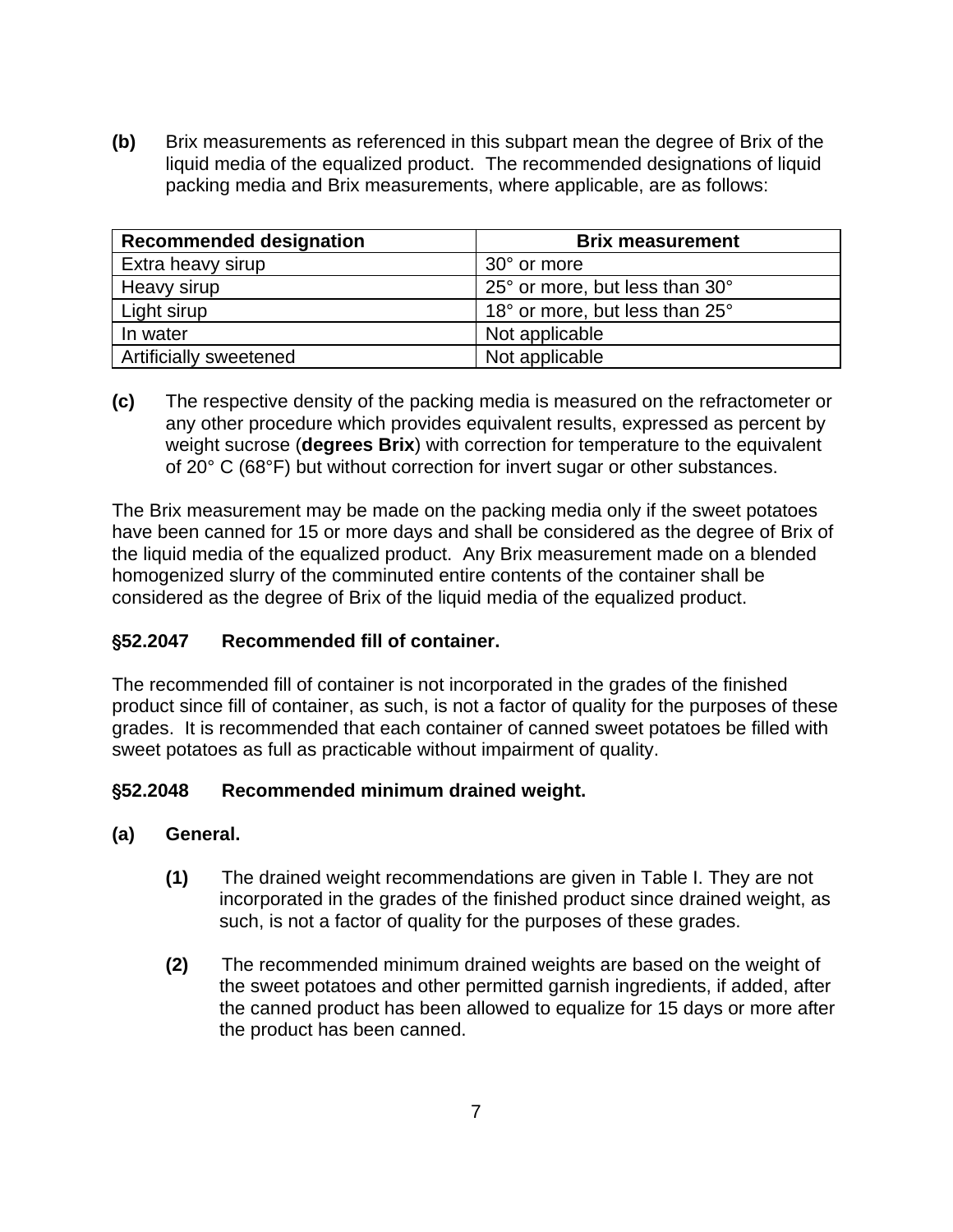# **(b) Method for determining drained weight.**

- **(1)** The drained weight of canned sweet potatoes is determined by emptying the sample unit upon a U.S. Standard No. 8 circular sieve (or equivalent) of proper diameter containing 8 meshes to the inch (0.0937 inch, +3 percent, square openings) so as to distribute the product evenly. Without shifting the product, incline the sieve to a 17 to 20 degree angle to facilitate drainage and allow to drain for two (2) minutes.
- **(2)** The drained weight is the weight of the sieve and sweet potatoes less the weight of the dry sieve. A sieve 8 inches (20.3 centimeters) in diameter (or approximate equivalent) is used for containers having water capacities of 1.5 kilograms (3.3 pounds) or less, and a sieve 12 inches (30.5 centimeters) in diameter (or approximate equivalent) is used for containers having water capacities greater than 1.5 kilograms (3.3 pounds). The temperature of the packing medium at the time of drained weight determination shall be 20 degrees Celsius +10 degrees (68° Fahrenheit  $±18$  degrees).
- **(3)** Water capacity of a container means the maximum weight of distilled water at 20 degrees Celsius (68 degrees Fahrenheit) that the sealed container will hold.

#### **(c) Compliance with recommended minimum drained weights.**

 Compliance with the recommended minimum drained weights in Table I is determined by averaging the drained weights from all sample units in the sample which represent a specific lot. Such lot is considered as meeting the recommended minimum drained weight if the following criteria are met:

- **(1)** The sample average (average of all the sample units in the sample) meets the recommended minimum drained weight designated as  $X_d$  in Table I); and
- **(2)** The number of sample units which fail to meet the recommended minimum drained weight for individuals (designated as L L in Table I) does not exceed the applicable acceptance number (c) specified in the sampling plan contained in the **Regulations Governing Inspection and Certification of Processed Fruits and Vegetables and Related Products**.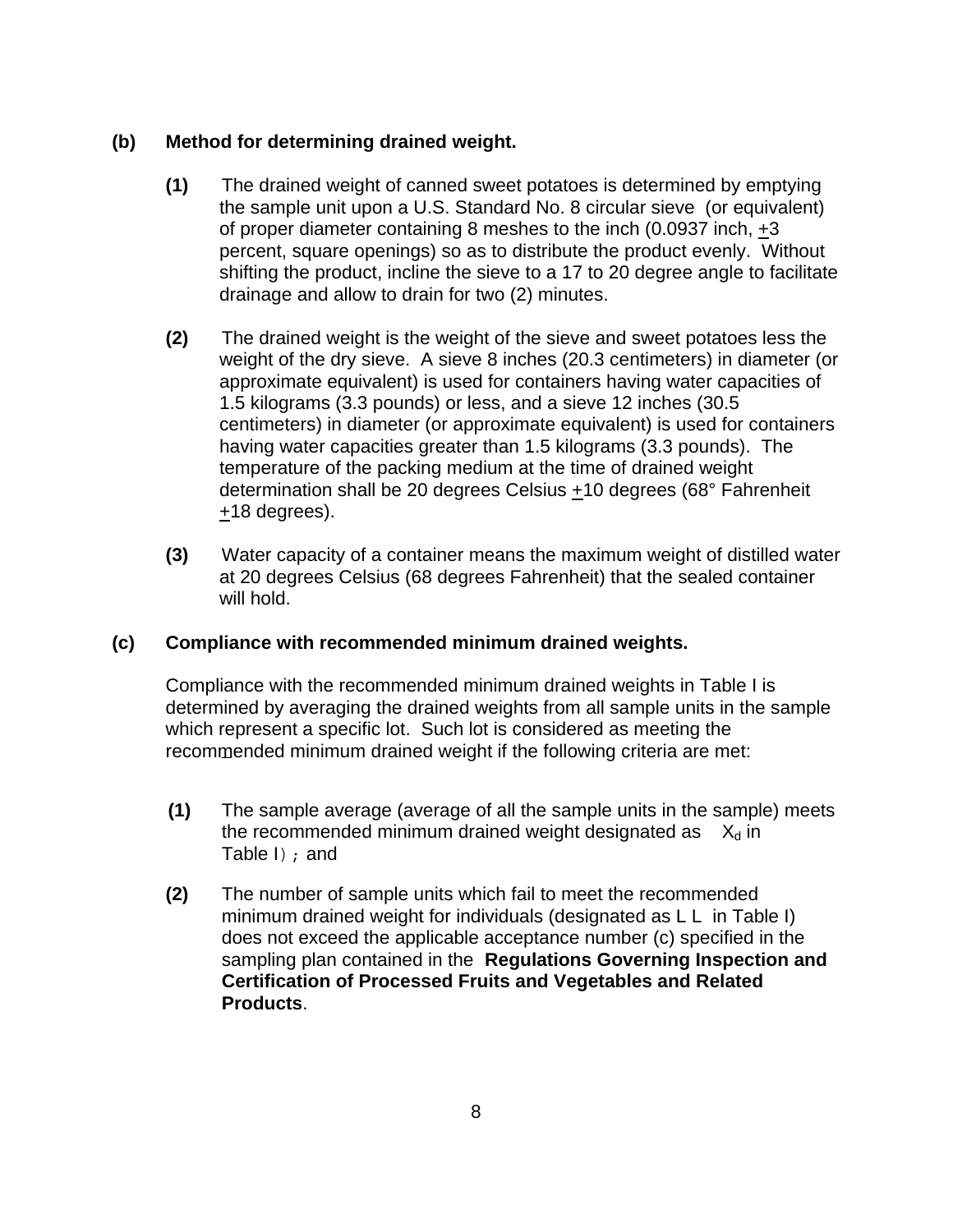| <b>Container</b>    | <b>Container</b>  | <b>Regular Pack</b> |         |        | <b>Vacuum Pack</b> |
|---------------------|-------------------|---------------------|---------|--------|--------------------|
| <b>Designations</b> | <b>Dimensions</b> | $LL^1$              | $X_d^2$ | LL     | $X_d$              |
|                     |                   | ounces              | ounces  | ounces | ounces             |
| 8Z Tall             | 211 x 304         | 4.8                 | 5.2     | ---    | ---                |
| No. 2 Squat         | 307 x 306         | 7.5                 | 8.2     | ---    | ---                |
| <b>No. 300</b>      | 300 x 407         | 8.5                 | 9.2     | ---    | ---                |
| No. 303             | $303 \times 406$  | 9.5                 | 10.3    | ---    | ---                |
| <b>No. 2</b>        | 307 x 409         | 11.9                | 12.7    | ---    | ---                |
| No. 3 Squat         | 404 x 307         | 13.6                | 14.7    | 16.3   | 17.2               |
| No. $2\frac{1}{2}$  | 401 x 411         | 17.6                | 18.7    | ---    | ---                |
| No. 2 1/2 Tall      | 401 x 602         | 23.0                | 24.1    | ---    | ---                |
| No. 3 Cylinder      | 404 x 700         | 32.0                | 33.1    | ---    | ---                |
| <b>No. 10</b>       | 603 x 700         | 69.8                | 71.5    | ---    | ---                |

**Table I – Recommended Minimum Drained Weights for Canned Sweet Potatoes English ( Avoirdupois) Weights** 

**Table IA – Recommended Minimum Drained Weights for Canned Sweet Potatoes (Metric System –Systeme International Units)** 

| <b>Container</b>    | <b>Container</b>          |        | <b>Regular Pack</b> | Vacuum Pack |       |
|---------------------|---------------------------|--------|---------------------|-------------|-------|
| <b>Designations</b> | <b>Dimensions</b><br>(ml) | LL     | $X_{d}$             | LL          | $X_d$ |
|                     |                           | grams  | grams               | grams       | grams |
| 8Z Tall             | 68.3 x 82.6               | 136.1  | 147.3               | ---         | ---   |
| No. 2 Squat         | 87.3 x 85.7               | 213.9  | 233.3               | ---         | ---   |
| <b>No. 300</b>      | 76.2 x 112.7              | 242.0  | 262.0               | ---         |       |
| <b>No. 303</b>      | 81.0 x 111.1              | 269.5  | 291.7               | ---         | ---   |
| <b>No. 2</b>        | 87.3 x 115.9              | 336.1  | 361.1               | ---         | ---   |
| No. 3 Squat         | 108.0 x 87.3              | 386.2  | 416.7               | 461.2       | 486.2 |
| No. $2\frac{1}{2}$  | 103.2 x 119.1             | 500.1  | 530.7               | ---         | ---   |
| No. 2 1/2 Tall      | 101.6 x 155.6             | 652.9  | 683.5               | ---         |       |
| No. 3 Cylinder      | 108.0 x 177.8             | 908.5  | 939.0               | ---         | ---   |
| <b>No. 10</b>       | 157.2 x 177.8             | 1978.1 | 2028.1              | ---         |       |

**EVALUA CONCORDERGHTM**<br><sup>1</sup> LL means the minimum drained weight for individual sample units

 $2$  Xd means the minimum average drained weight form all the sample units in the sample.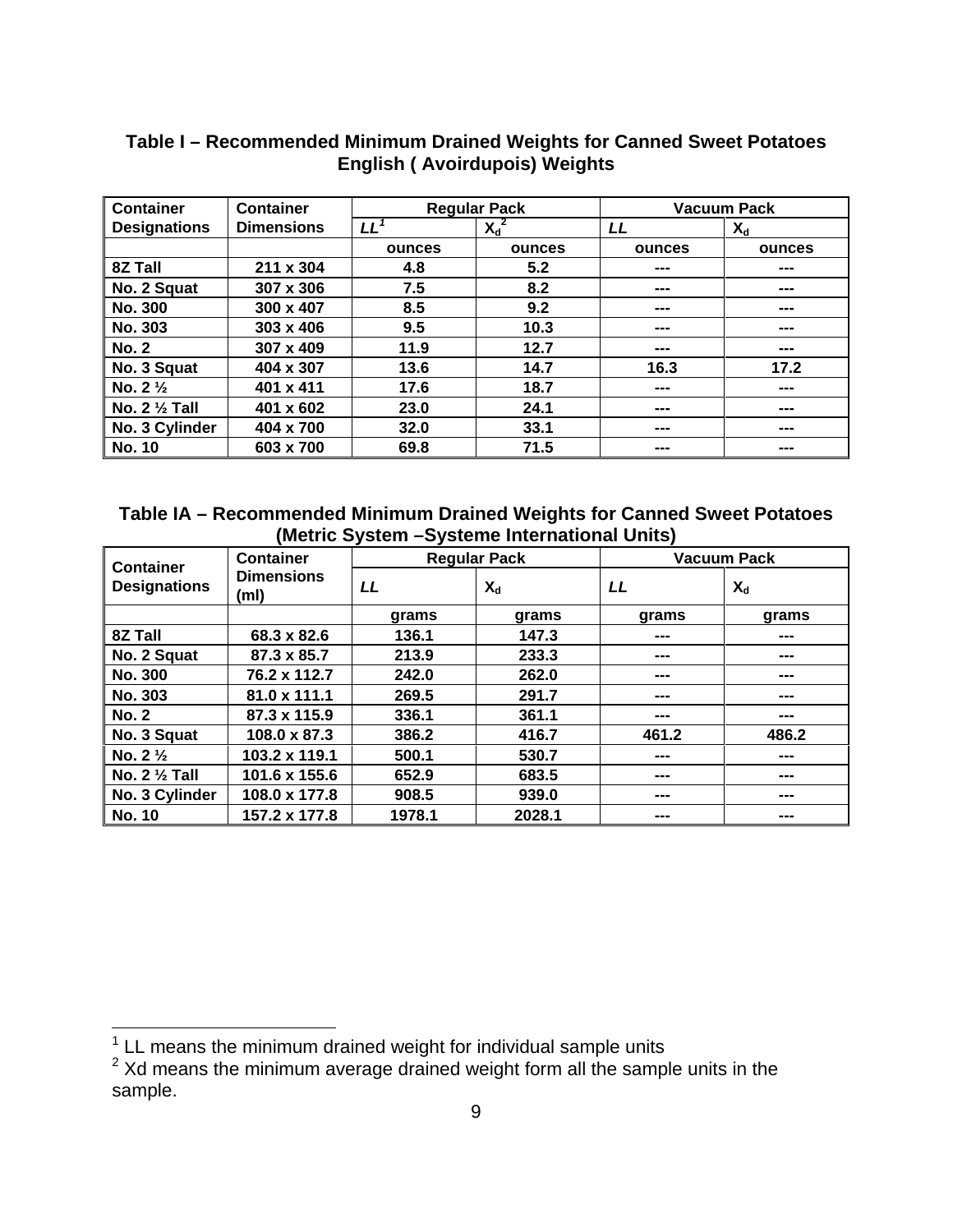#### '**52.2049 Recommended fill weights**

- **(a) General.** Minimum fill weight recommendations for canned sweet potatoes are given in Table II. They are not incorporated in the grades of the finished product since fill weight, as such, is not a factor of quality for the purposes of these grades.
- **(b) Definitions of terms and symbols. Sample unit** for the determination of fill weights means the entire amount of prepared sweet potatoes and other ingredients, if any, in a container, exclusive of any packing medium, prior to cooking.

**Subgroup** means a group of sample units representing a portion of a sample.

means the specified minimum lot average fill weight.

*L* W *L*<sub>x</sub> means the lower warning limit for subgroup averages.

- *L R L<sub>x</sub>* means the lower reject limit for subgroup averages.
- *L W L* means the lower warning limit for individual fill weight measurements.
- *L R L* means the lower reject limit for individual fill weight measurements.

*R'* means a specified average range value.

*R* max means a specified maximum range for a subgroup.

**Sampling allowance** is the amount that the sample quantity may deviate from the lot quantity due solely to the fact that only a portion has been taken from the whole lot.

**(c) Subgroup size.** The subgroup size for the determination of fill weights shall be 5 sample units.

#### **(d) Sampling frequency.**

**(1)** Small lots - for lots consisting of 100 cases or less which require 4 hours or more to pack use the optional fill weight procedure for small lots set forth in \$52.232 of the United States Standards for Determination of Fill Weights.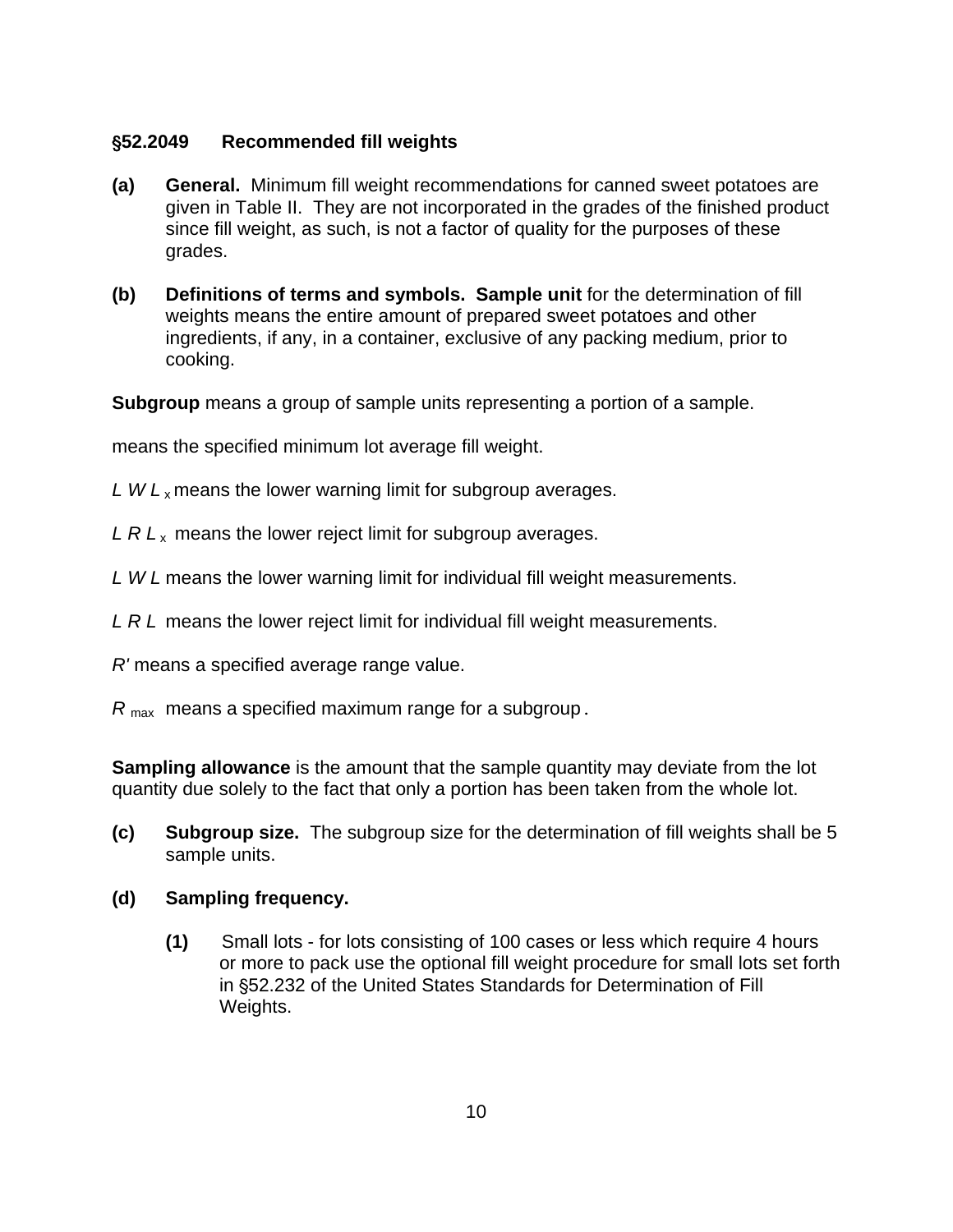- **(2)** Other than small lots draw at least one subgroup per code approximately every 45 minutes.
- **(e) Determining fill weights and compliance therewith.** The determination of compliance with the recommended fill weights for canned sweet potatoes shall be in accordance with the U.S. Standards for Determination of Fill Weights and U.S. Standards for Inspection by Variables.

| Container         | $X'_{min}$ | LWL <sub>x</sub> | LRL <sub>x</sub> | <b>LWL</b>         | <b>LRL</b> | R'  | $R_{\text{max}}$ | Sampling  |
|-------------------|------------|------------------|------------------|--------------------|------------|-----|------------------|-----------|
| designation       |            |                  |                  |                    |            |     |                  | Allowance |
|                   |            |                  |                  |                    |            |     |                  | Code      |
| <b>8Z Tall</b>    | 5.3        | 4.9              | 4.7              | 4.6                | 4.1        | 0.9 | 2.0              | G         |
| No. 2 Squat       | 8.0        | 7.5              | 7.2              | 6.8                | 6.2        | 1.4 | 3.0              | J         |
| No. 303           | 10.3       | 9.7              | 9.4              | 9.0                | 8.3        | 1.5 | 3.2              |           |
| No. 2             | 12.7       | 12.0             | 11.6             | 11.1               | 10.3       | 1.9 | 3.9              | O         |
| No. 3 Squat       | 14.7       | 13.8             | 13.3             | 12.7               | 11.7       | 2.3 | 4.9              | S         |
| No. 2-1/2         | 18.6       | 17.7             | 17.2             | 16.6               | 15.6       | 2.3 | 4.9              | S         |
| No. 2-1/2 Tall    | 23.8       | 22.9             | 22.4             | 21.8               | 20.8       | 2.3 | 4.9              | S         |
| No. 3 Cyl.        | 33.6       | 32.4             | 31.8             | 31.0               | 29.7       | 3.0 | 6.4              | V         |
| No. 10            | 70.0       | 68.4             | 67.6             | 66.4               | 64.6       | 4.2 | 8.9              | $A-1$     |
|                   |            |                  |                  | <b>VACUUM PACK</b> |            |     |                  |           |
| No. 3 Squat       | 17.5       | 16.6             | 16.1             | 15.5               | 14.5       | 2.3 | 4.9              | S         |
| <b>SOLID PACK</b> |            |                  |                  |                    |            |     |                  |           |
| No. 303           | 18.0       | 17.6             | 17.4             | 17.2               | 16.8       | 0.9 | 2.0              | G         |
| No. 3 Cyl.        | 53.6       | 52.9             | 52.5             | 52.0               | 51.2       | 1.9 | 3.9              | O         |
| No. 10            | 109.0      | 107.7            | 107.0            | 106                | 104.5      | 3.5 | 7.4              | Χ         |

#### **Table II - Recommended Fill Weight Values for Canned Sweet Potatoes English (Avoirdupois) Weights Fill Weights Values (Ounces)**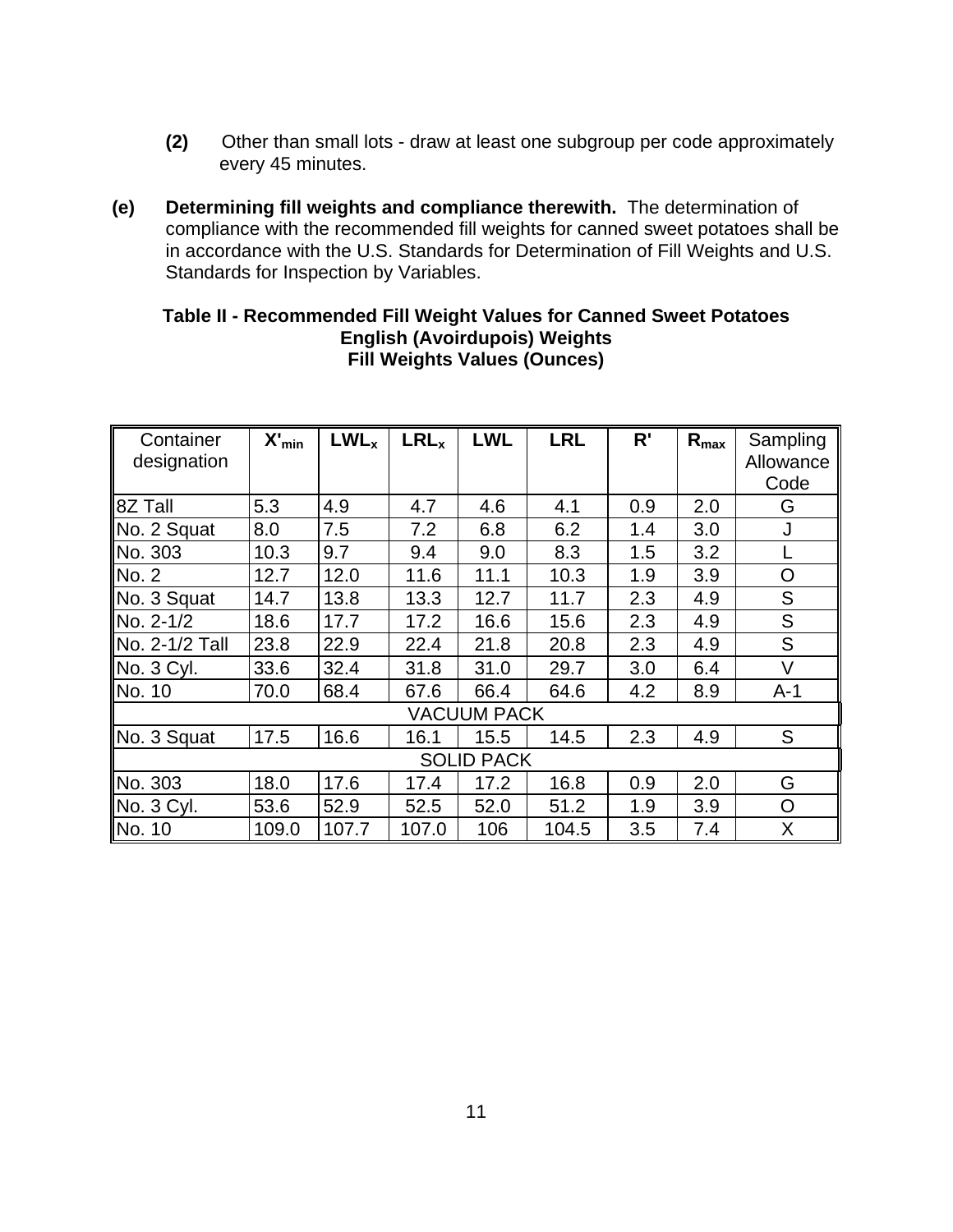| <b>TABLE IIA</b>         |                                                   |                  |                                      |            |            |              |                  |                       |
|--------------------------|---------------------------------------------------|------------------|--------------------------------------|------------|------------|--------------|------------------|-----------------------|
|                          | RECOMMENDED FILL WEIGHT FOR CANNED SWEET POTATOES |                  |                                      |            |            |              |                  |                       |
|                          |                                                   |                  | <b>ENGLISH (AVOIRDUPOIS) WEIGHTS</b> |            |            |              |                  |                       |
|                          |                                                   |                  | FILL WEIGHT VALUES (OUNCES)          |            |            |              |                  |                       |
| Container<br>designation | $X_{min}$                                         | LWL <sub>x</sub> | LRL <sub>x</sub>                     | <b>LWL</b> | <b>LRL</b> | $R^{\prime}$ | $R_{\text{max}}$ | Sampling<br>Allowance |
|                          |                                                   |                  |                                      |            |            |              |                  | Code                  |
| 8Z Tall                  | 150.3                                             | 138.9            | 133.3                                | 130.4      | 116.2      | 25.5         | 56.7             | G                     |
| No.2 Squat               | 226.8                                             | 212.6            | 204.1                                | 192.8      | 175.8      | 39.7         | 85.1             | J                     |
| No.303                   | 292.0                                             | 275.0            | 266.5                                | 255.2      | 235.3      | 42.5         | 90.7             |                       |
| No.2                     | 360.0                                             | 340.2            | 328.9                                | 314.7      | 292.0      | 53.9         | 110.6            | O                     |
| No.3 Squat               | 416.7                                             | 391.2            | 377.1                                | 360.0      | 331.7      | 65.2         | 138.9            | S                     |
| $No.2\frac{1}{2}$        | 527.3                                             | 501.8            | 487.6                                | 470.6      | 442.3      | 65.2         | 138.9            | S                     |
| No.21/2 Tall             | 674.7                                             | 649.2            | 635.0                                | 618.0      | 589.7      | 65.2         | 138.9            | S                     |
| No.3 Cyl.                | 952.5                                             | 918.5            | 901.5                                | 878.8      | 842.0      | 85.1         | 181.4            | V                     |
| No.10                    | 1984.5                                            | 1939.1           | 1916.4                               | 1882.4     | 1831.4     | 119.1        | 252.3            | $A-1$                 |
| <b>VACUUM PACK</b>       |                                                   |                  |                                      |            |            |              |                  |                       |
| No.3 Squat               | 496.1                                             | 470.6            | 456.4                                | 439.3      | 411.1      | 65.2         | 138.9            | S                     |
| <b>SOLID PACK</b>        |                                                   |                  |                                      |            |            |              |                  |                       |
| No.303                   | 510.3                                             | 499.0            | 493.3                                | 487.6      | 476.3      | 25.5         | 56.7             | G                     |
| No.3 Cyl.                | 1519.5                                            | 1499.7           | 1488.3                               | 1474.2     | 1451.5     | 53.9         | 110.6            | O                     |
| No.10                    | 3090.1                                            | 3053.2           | 3033.4                               | 3055.0     | 2962.5     | 99.2         | 209.8            | X                     |

- '**52.2050 Recommended sample unit sizes.** The requirements for all factors of quality are based on the following recommended sample unit sizes for the respective styles.
- **(a)** All styles other than mashed--1000 grams (35.3 oz) of drained product or the entire drained contents of a container.
- **(b)** Mashed (Solid pack)--the entire contents of a container.

#### '**52.2051 Grades.**

- **(a) U.S. Grade A** is the quality of canned sweet potatoes that meets the applicable requirements of Table III or Table IV and scores not less than 90 points.
- **(b) U.S. Grade B** is the quality of canned sweet potatoes that meets the applicable requirements of Table III or Table IV and scores not less than 80 points.
- **(c) Substandard** is the quality of canned sweet potatoes that fails the requirements for **U.S. Grade B.**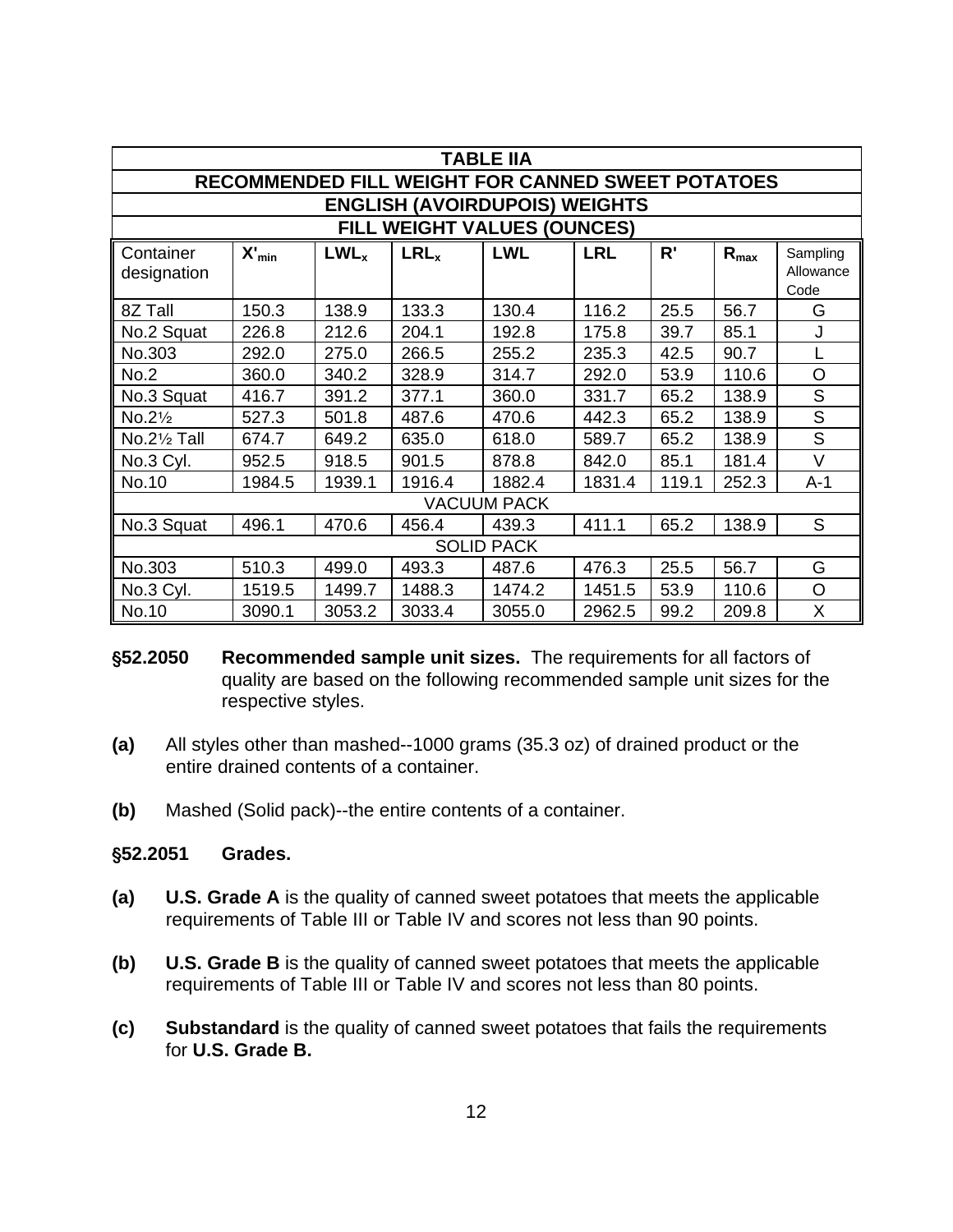# '**52.2052 Factors of quality.**

The grade of canned sweet potatoes is based on the following quality factors:

- **(a)** Color;
- **(b)** Uniformity of size (regular pack and vacuum pack);
- **(c)** Consistency (solid pack);
- **(d)** Defects;
- **(e)** Character;
- **(f)** Flavor and odor.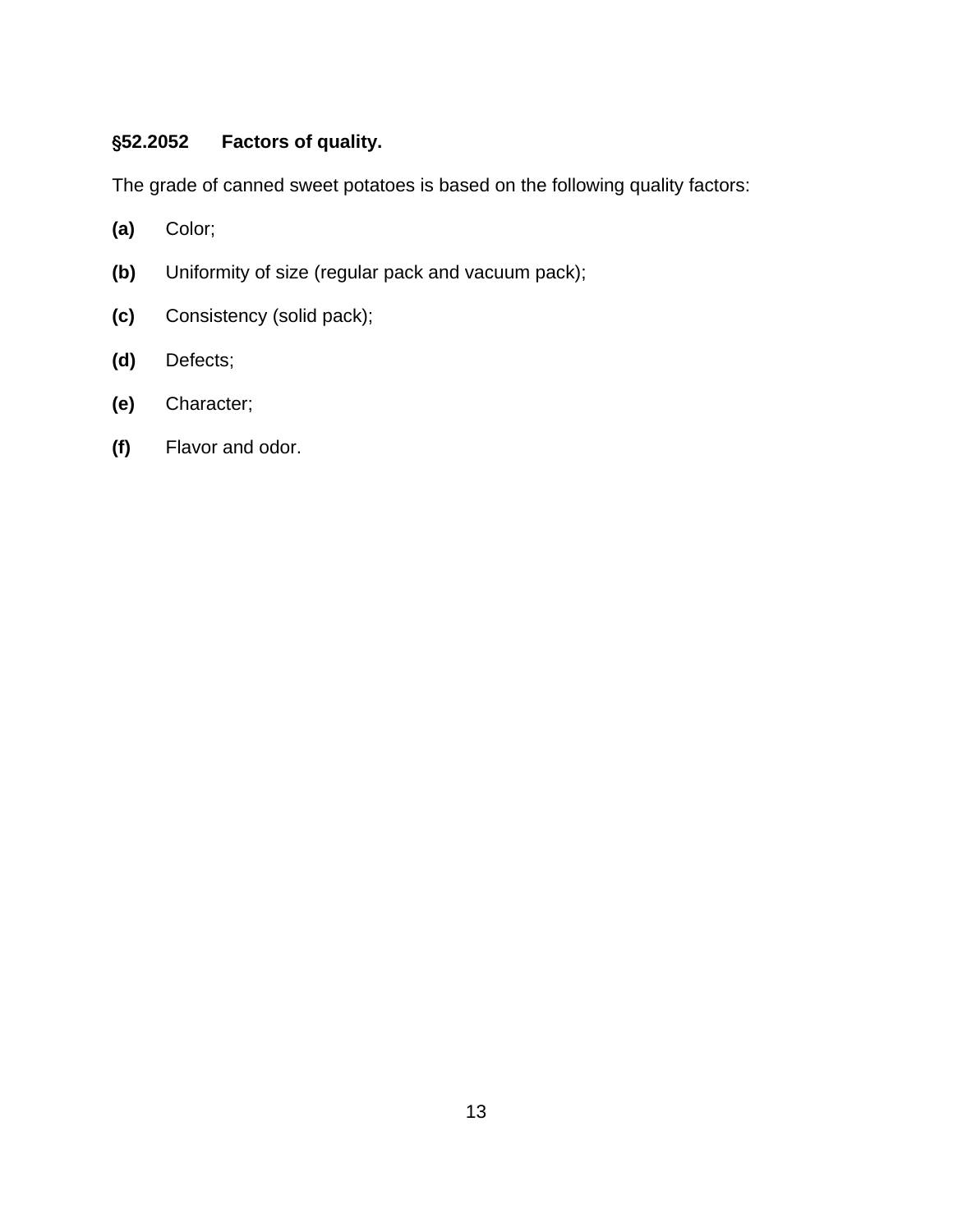# '**52.2053 Requirements for grades.**

| <b>TABLE III</b>                    |                                                                          |                     |                                    |                                      |  |  |
|-------------------------------------|--------------------------------------------------------------------------|---------------------|------------------------------------|--------------------------------------|--|--|
| <b>VACUUM PACK; REGULAR PACK</b>    |                                                                          |                     |                                    |                                      |  |  |
|                                     | Grade A                                                                  |                     | Grade B                            |                                      |  |  |
| <b>FLAVOR AND ODOR</b>              | Good                                                                     |                     | Reasonably good 4/                 |                                      |  |  |
| <b>COLOR:</b>                       | Good                                                                     |                     | Reasonably good 1/                 |                                      |  |  |
| SCORE:                              | 27 - 30 points                                                           |                     | 24 - 26 points                     |                                      |  |  |
| <b>UNIFORMITY OF SIZE:</b>          | Practically uniform 2/                                                   |                     | Reasonably uniform 3/              |                                      |  |  |
| SCORE:                              | 18 - 20 points                                                           |                     | 16 - 17 points                     |                                      |  |  |
| <b>DEFECTS:</b>                     | Practically free do not materially<br>affect the appearance or edibility |                     | affect the appearance or edibility | Reasonably free 1/ do not materially |  |  |
|                                     |                                                                          |                     |                                    |                                      |  |  |
|                                     | 27 - 30 points                                                           |                     | 24 - 26 points                     |                                      |  |  |
| <b>SCORE</b>                        |                                                                          |                     |                                    |                                      |  |  |
|                                     | Max per                                                                  | Max sample          | Max per                            | Max sample                           |  |  |
|                                     | sample unit                                                              | average             | sample unit                        | average                              |  |  |
| Seriously blemished (SB)            | 5% by count or 1                                                         | 2% by count         | 10% by count or                    | 4% by count                          |  |  |
|                                     | unit (whichever<br>is greater)                                           |                     | 2 units<br>(whichever is           |                                      |  |  |
|                                     |                                                                          |                     | greater)                           |                                      |  |  |
| Total blemished (Materially &       | 15% by count                                                             | 8% by count         | 30% by count                       | 15% by count                         |  |  |
| Seriously) (B)                      |                                                                          |                     |                                    |                                      |  |  |
| Units with secondary rootlets 2.5cm | 15% by count<br>5% by count                                              |                     | 25% by count                       | 10% by count                         |  |  |
| or longer (SR)                      |                                                                          |                     |                                    |                                      |  |  |
| Extraneous Vegetable Material       | 1 piece                                                                  | 1 piece per 3.4     | 2 pieces                           | 2 pieces per 3.4                     |  |  |
| (EVM)                               |                                                                          | kg (120 grams)      |                                    | kg (120 ounces)                      |  |  |
| Peel per                            | $3.3 \text{ cm}^2$                                                       | $2 \, \text{cm}^2$  | $6.5 \text{ cm}^2$                 | $4 \text{ cm}^2$                     |  |  |
| 500 grams (P)                       | $(.5 \text{ in}^2)$                                                      | $(.3 \text{ in}^2)$ | (1 in <sup>2</sup> )               | $(.6 \text{ in}^2)$                  |  |  |
| Pitted units (PT)                   | 15% by count                                                             | 5% by count         | 100% by count                      | 25% by count                         |  |  |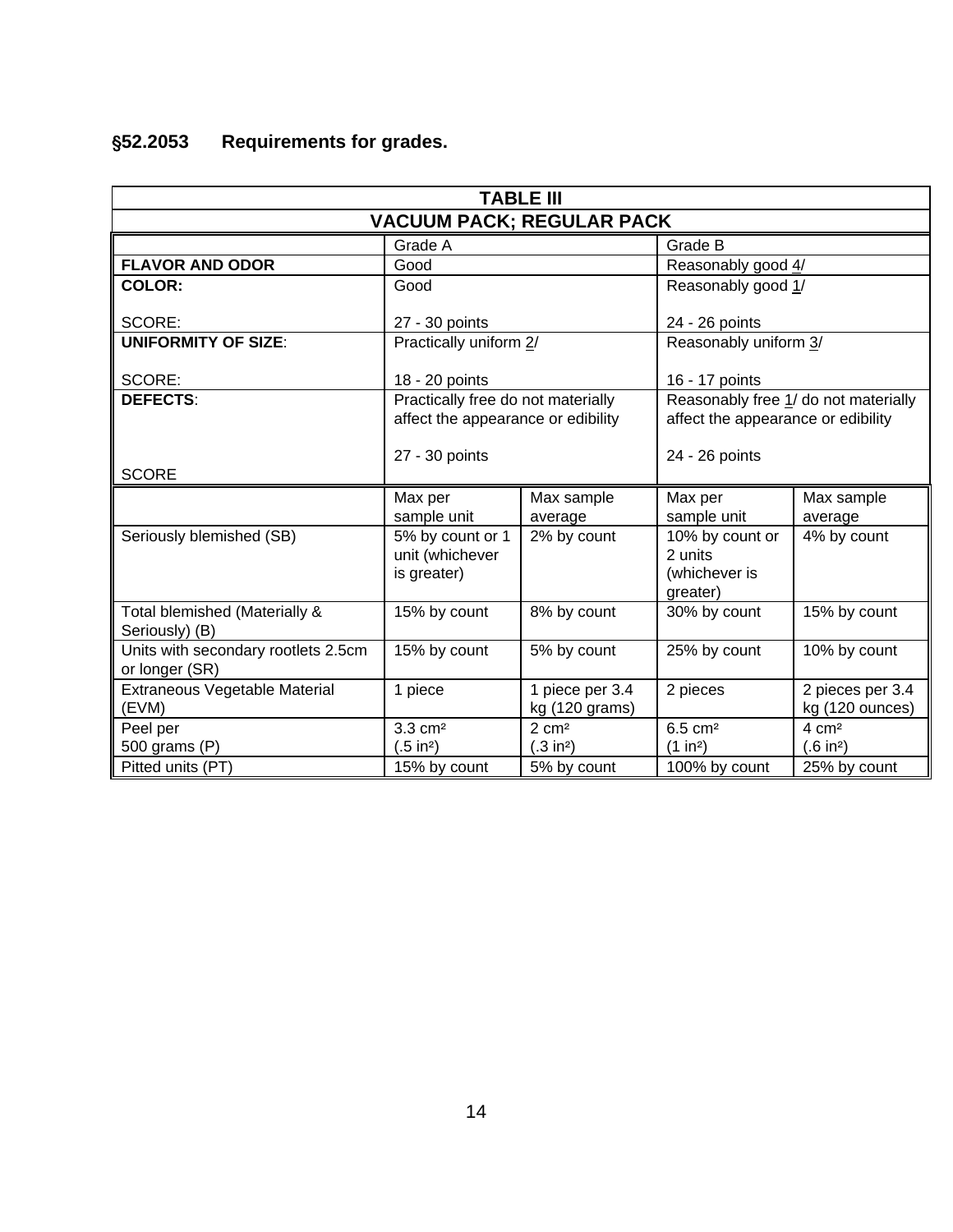| <b>TABLE III - (continued)</b>                                                                                                                                                                                                              |                                                      |                       |                                                         |                       |  |
|---------------------------------------------------------------------------------------------------------------------------------------------------------------------------------------------------------------------------------------------|------------------------------------------------------|-----------------------|---------------------------------------------------------|-----------------------|--|
| <b>VACUUM PACK; REGULAR PACK</b>                                                                                                                                                                                                            |                                                      |                       |                                                         |                       |  |
|                                                                                                                                                                                                                                             | Grade A                                              |                       | Grade B                                                 |                       |  |
|                                                                                                                                                                                                                                             | Max per<br>sample unit                               | Max sample<br>average | Max per<br>sample unit                                  | Max sample<br>average |  |
| Mechanically damaged units (MDU)                                                                                                                                                                                                            | 5% by count or 1<br>unit (whichever is<br>greater)   | 2% by count           | 10% by count<br>or 2 units<br>(whichever is<br>greater) | 4% by count           |  |
| Units with untrimmed fibrous ends<br>(edible)                                                                                                                                                                                               | Practically free                                     |                       | Reasonably<br>free                                      |                       |  |
|                                                                                                                                                                                                                                             | Max per<br>sample unit                               | Max sample<br>average | Max per<br>sample unit                                  | Max sample<br>average |  |
| CHARACTER:<br>Score:                                                                                                                                                                                                                        | Good<br>18 - 20 points                               |                       | Reasonably good 1/<br>16 - 17 points                    |                       |  |
| Very soft (VS)                                                                                                                                                                                                                              | 20% by count or 2<br>units (whichever is<br>greater) | 10% by count          | 100%                                                    | 100%                  |  |
| Very firm (VF), Crumbly (CR),<br>Mushy (M), Internal tough or coarse<br>fibers (TIF)                                                                                                                                                        | 10% by count or 2<br>units (whichever is<br>greater) | 5% by count           | 20% by count<br>or 4 units<br>(whichever is<br>greater) | 10% by count          |  |
| <b>Total score</b>                                                                                                                                                                                                                          | 90 - 100 points<br>80 - 89 points                    |                       |                                                         |                       |  |
| Cannot be graded above U. S. Grade B, regardless of total score. Sample units with quality factors, except<br>1/<br>uniformity of size, which fail U.S. Grade B, cannot be scored higher than Substandard regardless of<br>the total score. |                                                      |                       |                                                         |                       |  |
| 2/<br>Can have reasonably uniform size if total score is 90 points or more.                                                                                                                                                                 |                                                      |                       |                                                         |                       |  |
| $\overline{3/}$<br>Can have poor uniformity of size if total score is 80 /points or more.                                                                                                                                                   |                                                      |                       |                                                         |                       |  |
| 4/<br>Cannot be graded U. S. Grade A, regardless of the total score, unless there is good flavor and odor.                                                                                                                                  |                                                      |                       |                                                         |                       |  |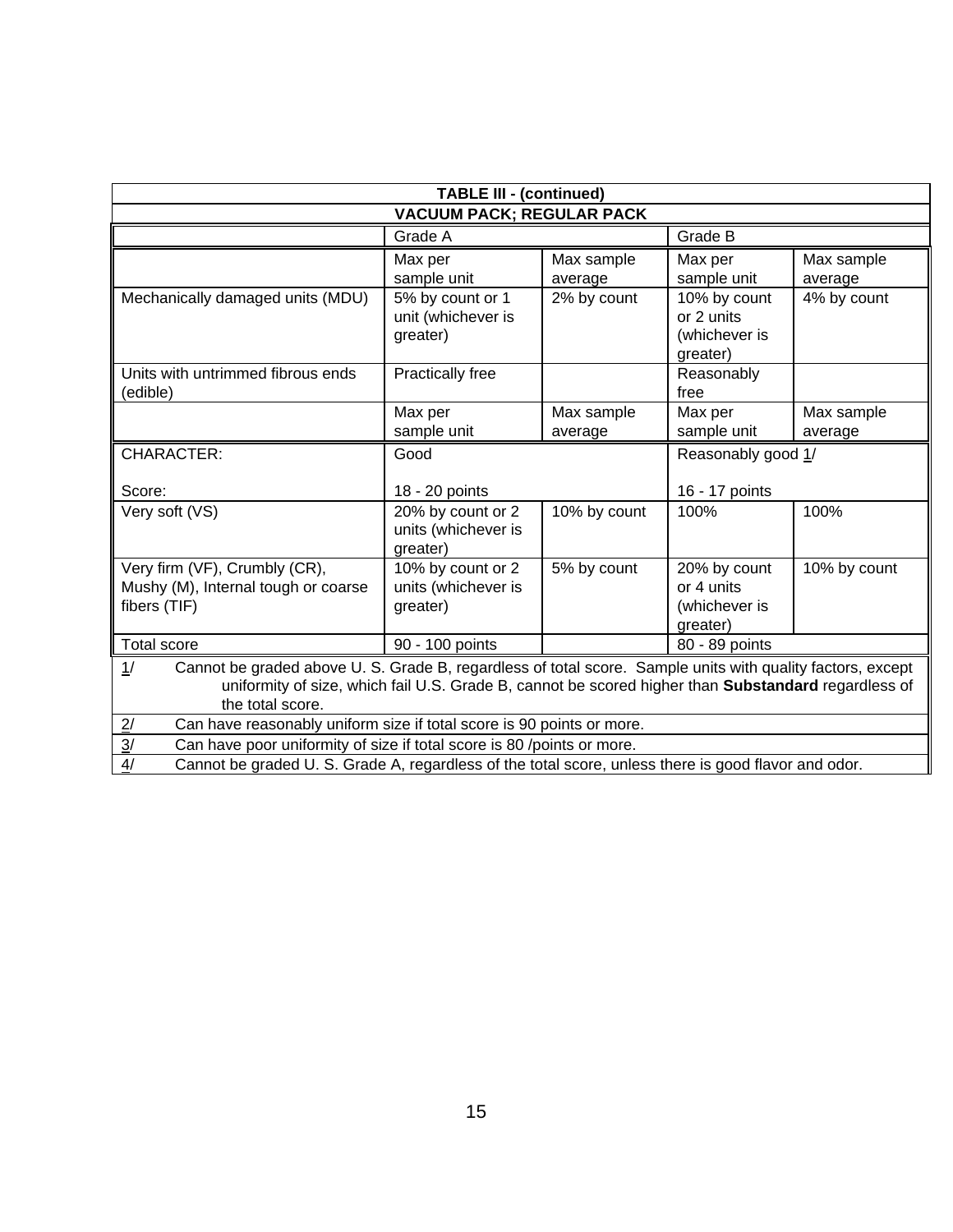| <b>TABLE IV</b>                                                                                                          |                |                    |  |  |  |
|--------------------------------------------------------------------------------------------------------------------------|----------------|--------------------|--|--|--|
| <b>SOLID - PACK</b>                                                                                                      |                |                    |  |  |  |
|                                                                                                                          | Grade A        | Grade B            |  |  |  |
| <b>COLOR:</b>                                                                                                            | Good           | Reasonably good 1/ |  |  |  |
| <b>SCORE</b>                                                                                                             | 27 - 30 points | 24 - 26 points     |  |  |  |
| <b>CONSISTENCY:</b>                                                                                                      | Good           | Reasonably good 1/ |  |  |  |
| <b>SCORE</b>                                                                                                             | 18 - 20 points | 16 - 17 points     |  |  |  |
| <b>DEFECTS:</b>                                                                                                          | Good           | Reasonably good 1/ |  |  |  |
| <b>SCORE</b>                                                                                                             | 27 - 30 points | 24 - 26 points     |  |  |  |
| <b>CHARACTER:</b>                                                                                                        | Good           | Reasonably good 1/ |  |  |  |
| <b>SCORE</b>                                                                                                             | 18 - 20 points | 16 - 17 points     |  |  |  |
| <b>FLAVOR AND ODOR</b>                                                                                                   | Good           | Reasonably good 2/ |  |  |  |
| 80 - 89 points<br>90 - 100 points<br><b>Total score</b>                                                                  |                |                    |  |  |  |
| Cannot be graded above U. S. Grade B, regardless of the total score. Sample units with quality factors<br>1/             |                |                    |  |  |  |
| which fail U.S. Grade B cannot be scored higher than Substandard regardless of the total score.                          |                |                    |  |  |  |
| Cannot be graded U. S. Grade A, regardless of the total score, unless there is good flavor and odor.<br>$\overline{2}$ / |                |                    |  |  |  |

# '**52.2054 Determining the grade of a lot.**

The grade of a lot of canned sweet potatoes covered by these standards is determined by the procedures found in the **Regulations Governing Inspection and Certification of Processed Fruits and Vegetables, and Related Products** (7 CFR 52.1 through 52.83).

//s//

Lloyd C. Day Administrator Agricultural Marketing Service